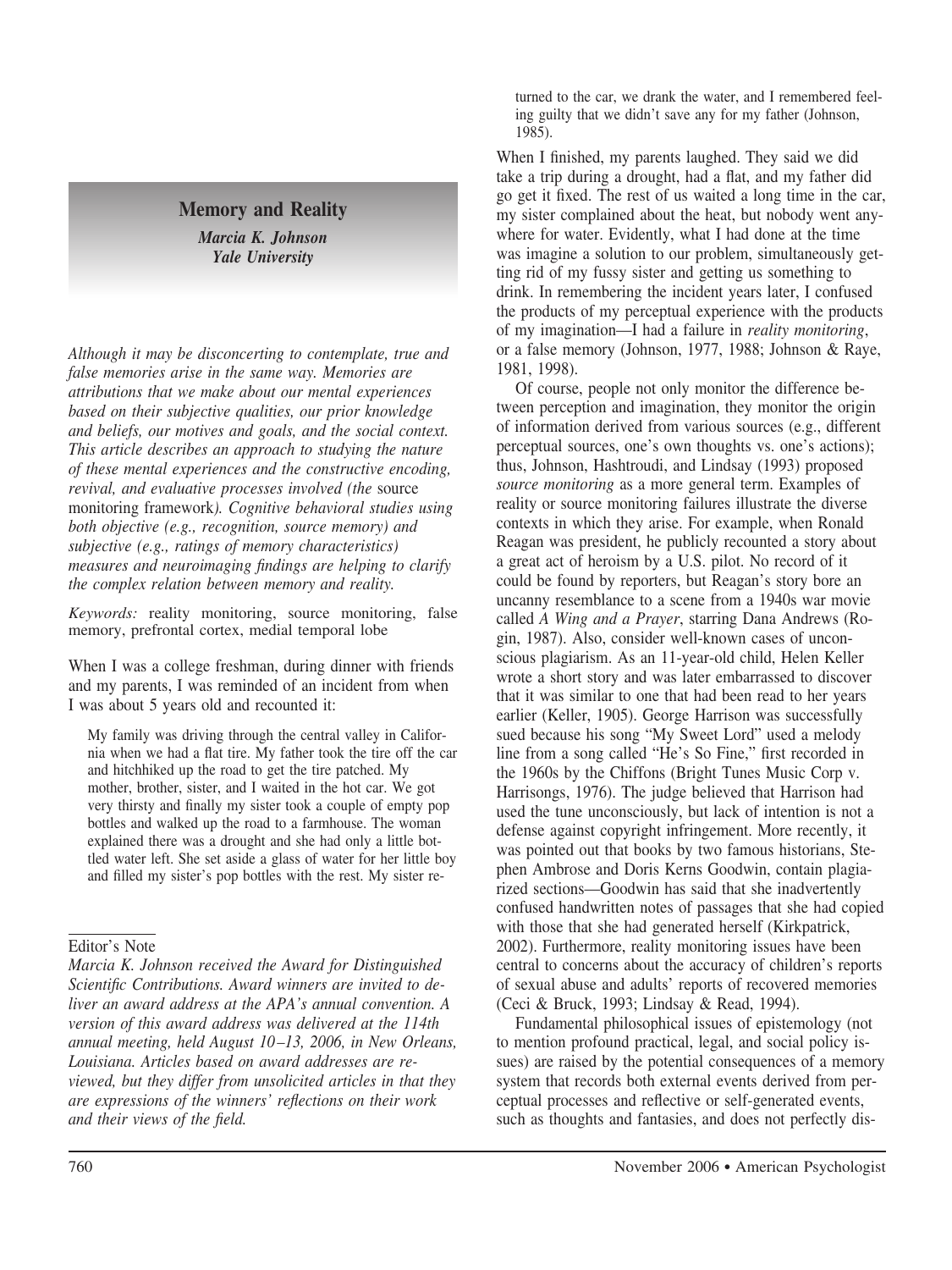criminate among various sources. This article provides an overview of research directed at understanding the mechanisms of true and false memories. I focus on work from my laboratory, but many labs have generated interesting work on this topic.

#### **A Theoretical Perspective—the Source Monitoring Framework**

Think of an elephant. Is that an elephant you saw on an earlier occasion and are remembering now, an elephant you previously imagined and are remembering now, or an elephant you are imagining now for the first time? People's mental experiences do not have labels indicating where they came from. Rather, they make attributions about the sources on the basis of the characteristics of those mental experiences—qualities like perceptual, contextual, semantic, and emotional details—and records of the cognitive operations that created them (Johnson et al., 1993; Johnson & Raye, 1981; Mitchell & Johnson, 2000). People heuristically capitalize on differences in qualities of mental experiences from various sources. For example, memories derived from perception tend to have more perceptual detail than memories derived from imagination, but the distributions overlap. Thus, judging whether a particular mental experience comes from the distribution of perceived or imagined events involves criteria for what kinds of evidence and how much evidence will be required. If a lot of perceptual evidence is required, relatively few imagined events will falsely be attributed to perception; if less information is required, more false memories will result. Such judgments cumulate evidence over different qualities and happen continuously and often without much deliberation. For example, a memory will likely be judged to have been perceived if it has lots of perceptual detail, lots of contextual detail, and does not include much information about previous cognitive operations (e.g., one does not remember any mental operations suggesting that one generated it oneself).

More strategic or systematic processes are sometimes used to go beyond the phenomenal characteristics of activated information to retrieve additional information and consider such things as the plausibility of the information given other knowledge that one has. For example, you might decide that a vivid memory of a friend's remark at a party cannot be correct because you retrieve other knowledge that places him in the hospital at the time of the party, or—if there are bizarre elements—you might attribute it to a dream. Also, remembering takes place in a social–cultural context that influences how much remembering one does, what kinds of things one tries to remember, what one takes to be evidence, and how much evidence one requires (Johnson & Raye, 2000).

Heuristic and systematic processes provide checks on each other. A perceptually detailed memory might be ruled out on the basis of, say, plausibility, and the certainty that comes from plausibility can be questioned if you cannot remember any details of a specific event. People experience degrees of confidence during remembering that arise from the relations among the evidence (their phenomenal experience, environmental records, social support); their knowledge, beliefs, and biases; and the criteria they adopt for evaluating these factors.

These various aspects of source monitoring are illustrated in my memory about the flat tire. The memory was rich in perceptual and contextual detail (e.g., the car, the heat, the location of the event, the time of year, the farmhouse, the woman, the bottled-water container, the glass on the tile counter, the guilt I felt), leading me to believe I was remembering a real event. And I did not engage in any systematic processing—critical reasoning that might have made me suspect that even such a vivid memory could be inaccurate. For example, if my *sister* went to the farmhouse, why do *I* have such a clear image of the woman and the kitchen? Also, it is unlikely that my mother would have let my 12-year-old sister go to an unfamiliar house by herself (Johnson, 1985). As a child, I used my knowledge of kitchens to construct a detailed imagination; as an adult describing the "memory," I failed to use my knowledge of my mother to cast doubt on my recollection.

This general source monitoring framework (SMF) provides a way of understanding the various ways in which such monitoring can break down (Johnson, 1991): Anything that increases similarity in the distributions of memories from different sources will decrease the accuracy of source monitoring (e.g., unusually vivid imagery, reduced cognitive operations associated with imagined information). Use of more lax criteria (e.g., requiring less detail to decide that something had been perceived), difficulty in retrieving relevant supporting or disconfirming information, or reduced motivation to engage in effortful systematic processes during monitoring will result in more confusions between fact and fantasy. For example, a vested interest in a certain conclusion might cause one to set low criteria for the kind or amount of evidence required or to skip any systematic examination of one's memories for coherence and plausibility (e.g., Gordon, Franklin, & Beck, 2005). Thus, any one or any combination of these factors will reduce the accuracy of source monitoring. In addition, factors that disrupt the encoding of features—and, especially, the binding of them together—will decrease the discriminability of one event from another in later remembering. These factors operate in everyday source confusions, as reflected, for example, in misattributing a memory of a photograph as a memory of an event (Schacter, Koutstaal, Johnson, Gross, & Angell, 1997) or in suggestion effects in eyewitness memory (e.g., Loftus, 1979; Mitchell, Johnson, & Mather, 2003; Zaragoza & Lane, 1994); they are also evi-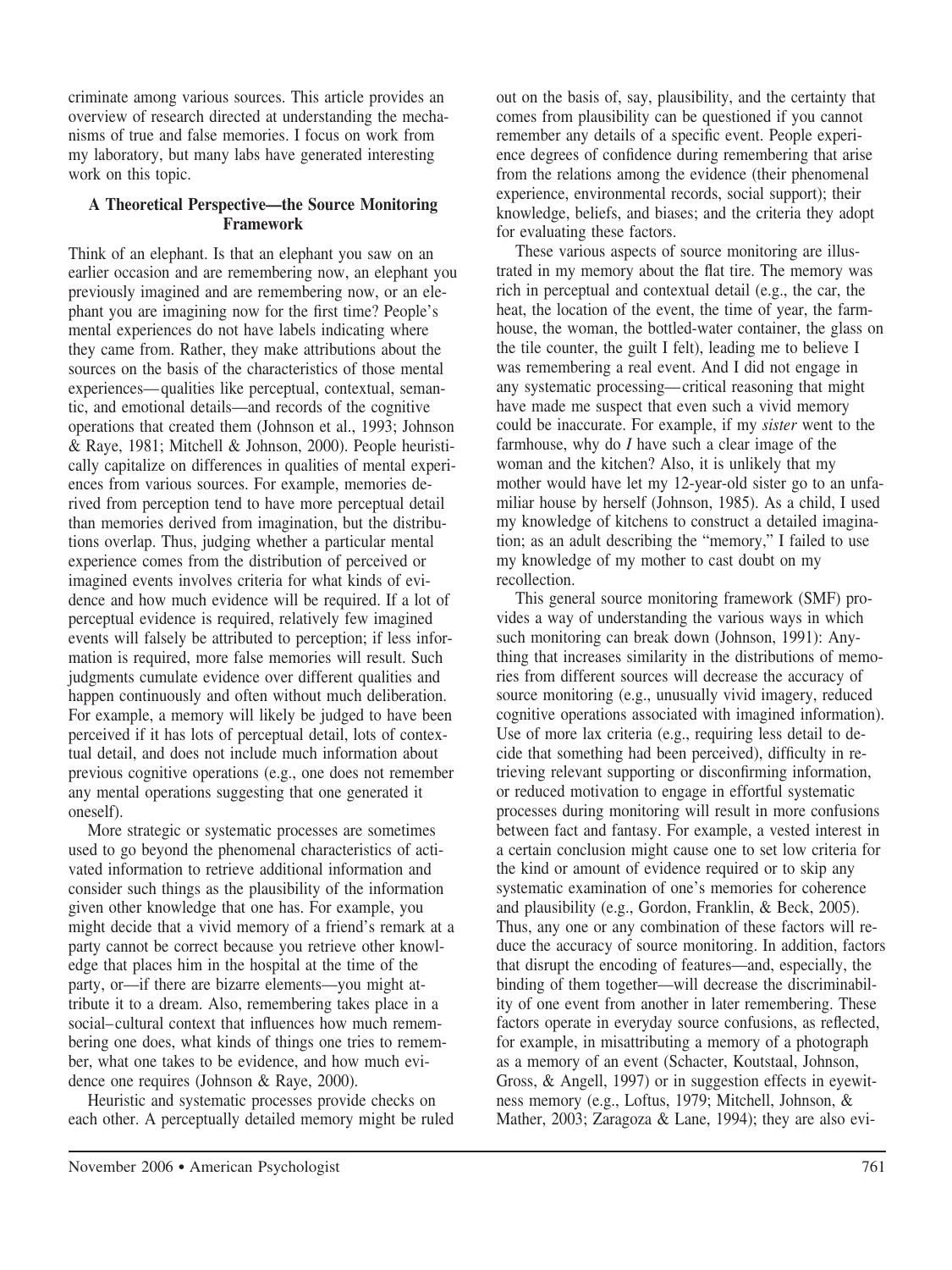dent, in more extreme forms, in hallucinations and delusions associated with psychopathology and confabulations associated with brain damage (Burgess & Shallice, 1996; Johnson, 1988, 1991; Johnson, Hayes, D'Esposito, & Raye, 2000; Moscovitch, 1995).

## **Empirical Evidence—a Cognitive Psychology Approach**

## *Perceptual and Contextual Features*

A straightforward prediction from the SMF is that the more that imaginations are like perceptions in specific detail, the more people should confuse imaginations with perceptions. Consistent with this, the more times participants imagined a picture, the more times they thought they actually saw it, and this effect was greater for good imagers than for poor imagers (Johnson, Raye, Wang, & Taylor, 1979). Similarly, participants were much less able later to discriminate perceived from imagined items when they imagined words in a speaker's voice than when they imagined the words in their own voice (Johnson, Foley & Leach, 1988). More complex events that are imagined repeatedly are rated as more vivid and are more likely to be judged to have actually happened (e.g., Goff & Roediger, 1998; Henkel, 2004; Suengas & Johnson, 1988).

But the most compelling false memories seem to come from importation of features from real memories of actually perceived events rather than from imagination alone. For example, in one study, a participant might *see a balloon popping*, *hear a dog barking*, *imagine seeing a door slamming*, and so forth (Henkel, Franklin, & Johnson, 2000). Sometimes participants heard and imagined seeing the same items (e.g., they *heard a dog barking* and, on some other trial, *imagined seeing a dog*), and sometimes the imagined item was unrelated to any others. On the memory test, participants were cued with written phrases (e.g., *balloon popping*, *dog barking*) and asked *Did you see this?* Compared with new items, people were more likely to later claim that they had seen an object they had only imagined seeing. But they were even more likely to falsely claim that they had seen the imagined item if they had also heard the sound of that object on some other trial. Another group of participants who rated the characteristics of each memory on a memory characteristics questionnaire (MCQ) assessing vividness, feelings and reactions, and associations had substantially fewer false memories than the group that only indicated whether they had seen each item. Such questioning may induce people to use better cues, use stricter criteria, consider a wider range of or more diagnostic qualities, or engage in more systematic processing (see also Dodson & Johnson, 1993; Lindsay & Johnson, 1989). In short, (a) memories may conflate information from various sources, and (b) remembering does not depend only on what is there—it depends also on the flexible monitoring (retrieval and evaluation) processes that people use. What might be accepted as a memory under one set of criteria or

weighting of features may not be accepted as a memory under another set of criteria or weighting of features.

False memories also can import features from real memories that are only tangentially related. For example, in one study (Lyle & Johnson, 2006), on *perception* trials, participants saw a label and corresponding line drawing in one of four locations on a computer screen. On *imagination* trials, they saw a label in the center of the screen and imagined a line drawing above it. On a later memory test, when participants indicated that an item had been seen, they were asked to indicate where it had been located. If participants had seen an item perceptually similar to one they falsely recognized (e.g., they had seen a *magnifying glass* and imagined a *lollipop*), more often than chance they attributed the false memory to the location of the physically similar perceived item. In addition, false memories with imported location information were rated as more vivid than false memories for control items. This and other studies show that once an irrelevant memory is activated on the basis of one relation (e.g., perceptual or conceptual similarity), it may become the source of additional details (e.g., location, color) as a false memory is constructed. Furthermore, because details from perception typically are more vivid than those from imagination, false memories that are constructed from bits and pieces of actual events will seem more compelling than those constructed only from imagination.

## *Semantic Features, Stereotypes, Schemas, Prior Knowledge*

High degrees of semantic similarity between items whose sources need to be discriminated also increase source errors (e.g., Lindsay, Johnson, & Kwon, 1991; Roediger & Mc-Dermott, 1995), although, as in the case of perceptual similarity, more careful monitoring can sometimes reduce false memories based on semantic similarity (e.g., Mather, Henkel, & Johnson, 1997). Information filled in on the basis of stereotypes (e.g., Mather, Johnson, & De Leonardis, 1999) or general knowledge (e.g., Bransford & Johnson, 1973) may also produce source monitoring failures.

## *The Importance of Reflective Cognitive Operations*

An image generated with more reflective processes should yield a memory that is easier to distinguish from a memory for an external event than is an image evoked without volition. That is, cognitive operations can serve as later cues for reality monitoring (e.g., Johnson, Raye, Foley, & Foley, 1981). In one study (Durso & Johnson, 1980), participants saw words and pictures, and some participants indicated the *function* of the referent of each item (e.g., for a picture of a knife or the word *knife*, they might respond "cut"); others identified a particularly *relevant feature* of each object (e.g., *blade*); and others performed an *artist time-judgment* task, in which they rated how long it took an artist to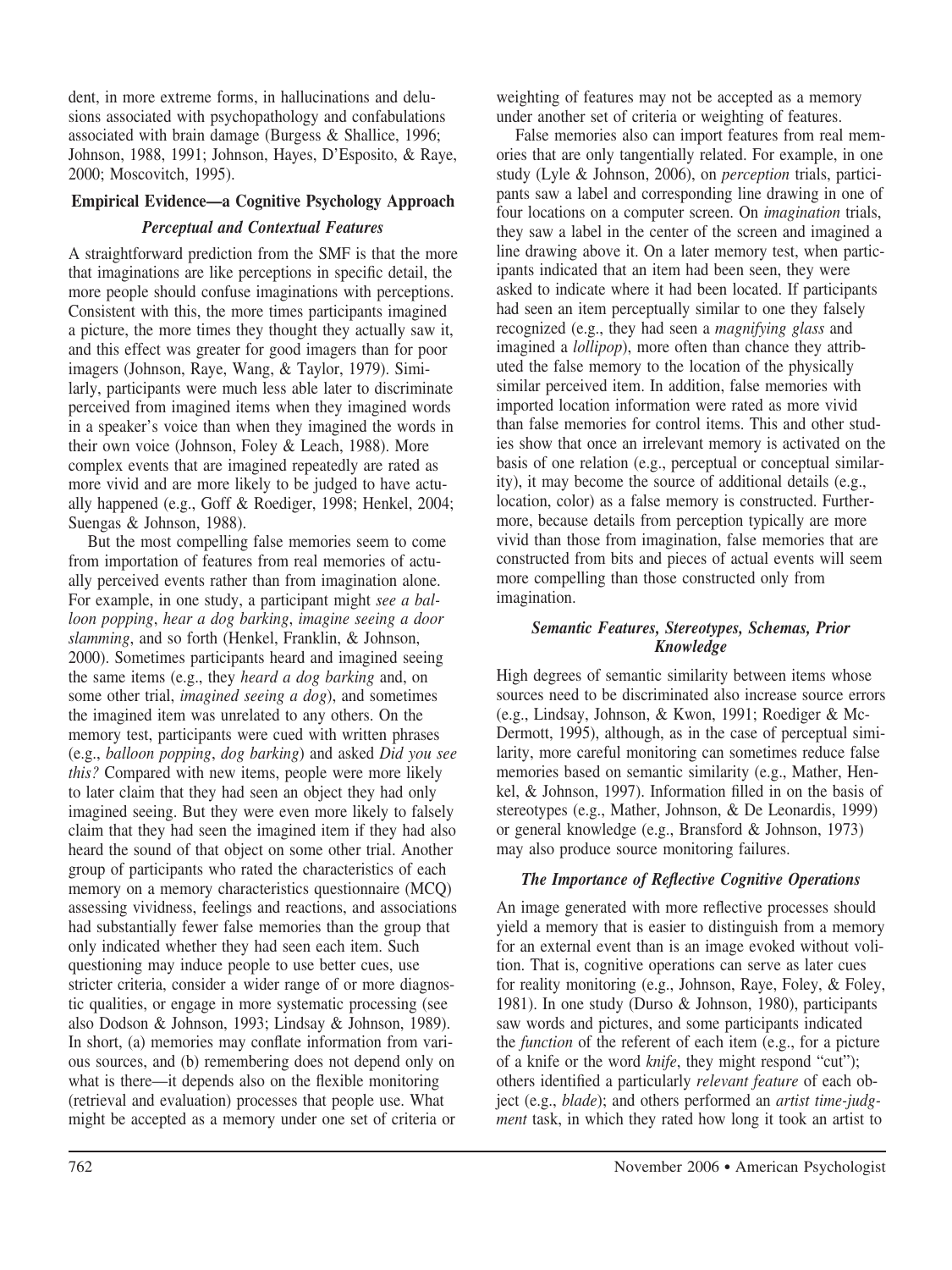draw a picture or imagined a picture corresponding to a word and rated how long it would take an artist to draw the imagined picture. The artist time-judgment task involves explicit imagery, whereas the function and relevant feature tasks are likely to involve spontaneous or incidental imagery. Explicit images are under voluntary, reflective control, and thus, the memories for them should contain more information about cognitive operations than the memories for spontaneous images. Consistent with this idea, participants were more likely to claim to have seen a picture of an item that had only been named after the function or relevant feature tasks than they were after the artist time-judgment task. Thus, reality monitoring failures are insidious because people are most likely to confuse what they generated themselves with what they perceived when the generation is relatively natural or effortless (Finke, Johnson, & Shyi, 1988; Johnson, Kahan, & Raye, 1984; Johnson et al., 1981). Also, as in the Henkel et al. (2000) study described above, even when multiple cues to source are available, they are not always used.

Furthermore, different features do not necessarily come to mind at the same rate. For example, Johnson, Kounios, and Reeder (1994) tested participants at four different lags (300, 500, 900, and 1,500 ms) between a verbal probe and a signal to respond in a picture–word source monitoring task. The time-course functions indicated that significant information generally indicating past occurrence was available before information specifying source, consistent with the idea that old–new recognition can be based on different information (e.g., familiarity) or a less differentiated form of the same information than is necessary for source memory. Also, above-chance source accuracy occurred sooner for imagined than for perceived events, consistent with the idea that the memory representations of perceived and imagined events include different types of, or different distributions of the same types of, information. Information about cognitive operations, which should be greater for imaginations, appeared to be more salient or revived more quickly than perceptual information, which should be greater for perceptions. It is unlikely that there are any fixed differences in the rate at which different types of information revive. Rather, what information people are looking for (e.g., how they weight different features) likely affects both the probability of and revival rate of different features (Marsh & Hicks, 1998).

#### *Assessing Subjective Experience*

Studies of subjective reports about autobiographical memories suggest conclusions similar to those of studies of memory for laboratory events: Perceived and imagined events are discriminated on the basis of a number of cues. Especially important among these are whether the cues give rise to supporting memories, the clarity of the temporal and spatial information, and the amount of visual detail. For example, to investigate the rich network of other memories, knowledge, and beliefs that autobiographical memories are embedded in, Johnson, Foley, Suengas, and Raye (1988) asked participants to remember an actual, "perceived" event (e.g., a social occasion) and an imagined event (e.g., a fantasy). We asked them how they knew that it actually happened (or did not happen). For actual events, participants were likely to refer to characteristics of the target event (e.g., temporal information [the day or time of the school year], location, sensory detail) or to supporting memories (e.g., "I know it happened because I can remember I had the note on my calendar"). Actual events are embedded in anticipations before the fact (e.g., buying something to wear) and consequences after the fact (e.g., later conversations about the event or later regrets). For imaginations, the most frequent response involved reasoning based on general knowledge (e.g., "In this fantasy I was a doctor but really I was too young to be a doctor, so it must be only a fantasy").

To control the content of complex memories and control the retention interval, Suengas and Johnson (1988) simulated various autobiographical events. Participants engaged in or imagined (guided by a script) engaging in a series of "mini-events" (e.g., *wrapping a package*, *meeting someone*, *having coffee and cookies*). Later, they filled out an MCQ to assess various qualitative characteristics of their memories (e.g., spatial arrangement of objects, how they felt). The ratings on characteristics such as visual clarity and contextual detail typically were higher for perceived than for imagined events. We also found that if people did not think further about events, visual detail and other characteristics tended to be less accessible over time; if they thought about events, visual and other detail tended to be maintained. It is interesting to note that the effect of thinking about imagined events was about the same as that of thinking about perceived events. We also varied *how* people thought about events—whether they focused on perceptual aspects of events or on what they were feeling or thinking at the time. Thinking about thoughts and feelings appeared to reduce access to perceptual aspects of events and to make perceived and imagined events more alike in subsequent ratings of thoughts and feelings. This finding led us to speculate that focusing on emotional aspects of events might reduce accuracy, because anything that makes memories for perceived and imagined events more similar should make them harder to discriminate.

Results from a subsequent experiment supported this line of thinking. Hashtroudi, Johnson, and Chrosniak (1990) compared younger and older adults' memories for perceived and imagined mini-events. In addition to the MCQ ratings, participants recalled the events after rating them on Day 2. One of the most interesting findings was that, compared with younger adults, older individuals rated their memories as including more thoughts and feelings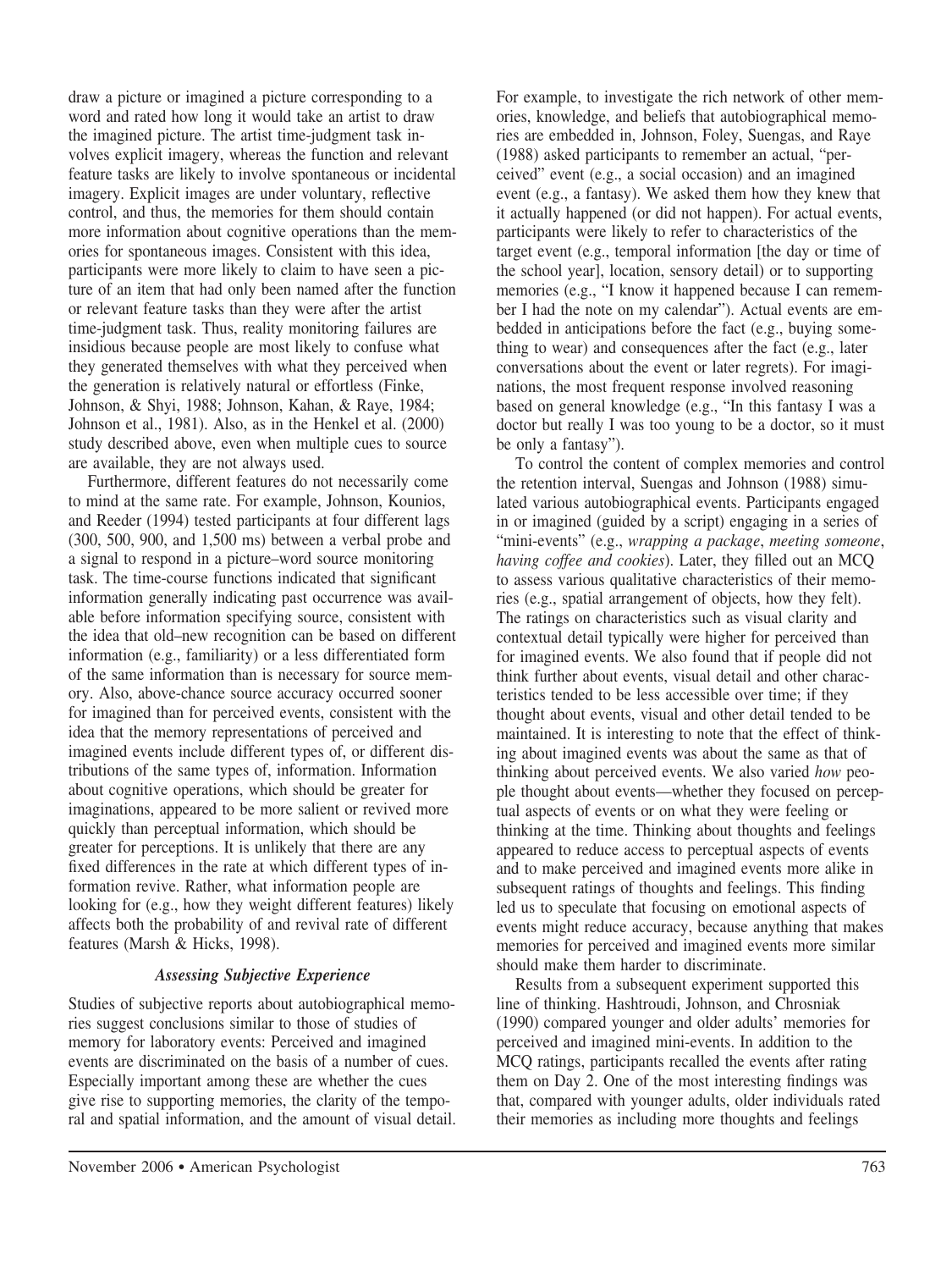experienced at the time of the event. Consistent with this, in recalling the events, older adults reported more thoughts, feelings, and evaluative statements than did younger adults but fewer colors, spatial references, and actions, suggesting there sometimes may be a trade-off between perceptual and affective information. After a three-week retention interval, older adults were significantly worse at reality monitoring than were younger adults (e.g., more likely to say that they had wrapped a package that they had only imagined wrapping), consistent with our speculation that attention to affective qualities of memories might reduce accuracy of reality monitoring.

A subsequent analysis (Johnson & Multhaup, 1992) found that for both younger and older adults, confidence was positively correlated with rated perceptual detail, and to the same degree, for both groups. In contrast, the correlation between confidence and ratings of memory for thoughts and feelings was significantly greater for older than for younger participants, suggesting that older adults might give greater weight to thoughts and feelings in making reality monitoring judgments than do younger adults. If older adults focus more on the affective characteristics of events, this may reduce their attention to perceptual details that are important for reality monitoring. However, older adults' source monitoring deficits should be reduced if affective information is a good cue to source (Rahhal, May, & Hasher, 2002).

An alternative to the MCQ approach to assessing subjective qualities of memories asks participants to categorize their memories as *remembered* or *known* (R/K; Tulving, 1985). This procedure discriminates memories that have some detail from those with none, but it does not assess the nature or vividness of the details participants are using as a basis for classification. It is interesting to note that when MCQ and R/K procedures were compared, the MCQ appeared to induce people to examine their memories more carefully, reducing false memories (Mather et al., 1997; see also Henkel et al., 2000). It has also been proposed that remembering can be classified into distinct familiarity and recollection processes and that recollection is all-or-none and familiarity is continuous (e.g., Yonelinas, 1999). According to the SMF, familiarity and recollection, although different phenomenal experiences, both vary by degree (Qin, Raye, Johnson, & Mitchell, 2001; see also Rotello, Macmillan, & Reeder, 2004).

#### *Emotion and Source Monitoring*

More direct evidence for the idea that emotional focus may produce decrements in source monitoring came from an experiment in which pairs of participants (either both younger or both older adults) played roles in a short play (to simulate an interactive autobiographical experience; Hashtroudi, Johnson, Vnek, & Ferguson, 1994). The experimenter provided stage direction and read participants their

lines, indicating whose line each was and whether it was to be said aloud or only thought. After the play, participants were assigned to try to remember either what had been said during the play (perceptual focus) or what they had been feeling during the play (affective focus), or they were not given any particular focus (control group). Later, on a surprise memory test, in the control and affective focus conditions, older participants showed a deficit relative to younger participants in their ability to discriminate what they said from what the other person said. In contrast, instructions to think about perceptual aspects of events improved older adults' ability to discriminate what they said from what the other person said to a level that did not differ from that of younger adults. These results are consistent with the idea that older participants may have more difficulty in source monitoring because they are more likely to focus on affective qualities of experience at the expense of perceptual aspects of experience; inducing a perceptual focus can improve their source monitoring.

There are several ways that emotion might disrupt source monitoring. Emotion often may not be a very good discriminative cue for the origin of an event. For example, I might be nearly as upset about an imagined or anticipated insult as one that actually occurred, making reality monitoring on the basis of amount of emotional detail difficult. Similarly, in making external source monitoring decisions, my memory for my own emotional response is not a very good cue about whether it was Sam or Kay who disagreed with me. And, as noted above, focusing on emotional qualities diverts processing from perceptual, contextual, and semantic qualities that often do provide relatively robust cues for reality monitoring.

Under appropriate circumstances, attention to one's own affective responses can reduce source memory for younger adults as well. Johnson, Nolde, and De Leonardis (1996) had participants listen to a tape (or watch a video) of two people making statements that varied in how likely they were to invoke emotion (e.g., "I support the death penalty"; "Interracial relationships do not bother me"; "I normally go to bed early"). Some participants rated how they thought the person speaking felt about what he or she was saying (other-focus), and other participants rated how they themselves felt about what the person was saying (selffocus). On a surprise test, compared with those in the other-focus condition, participants in the self-focus condition had better recognition for statements said but poorer source memory. A recent study shows better item memory for emotional than for neutral photos but better memory for the photos' locations for neutral than for emotional photos (Mather et al., 2006).

These findings suggest there may be different consequences for source memory of a more emotionally based self-focus and a more perceptually based outer focus. Following up on this idea, Johnson, Mitchell, Mather, and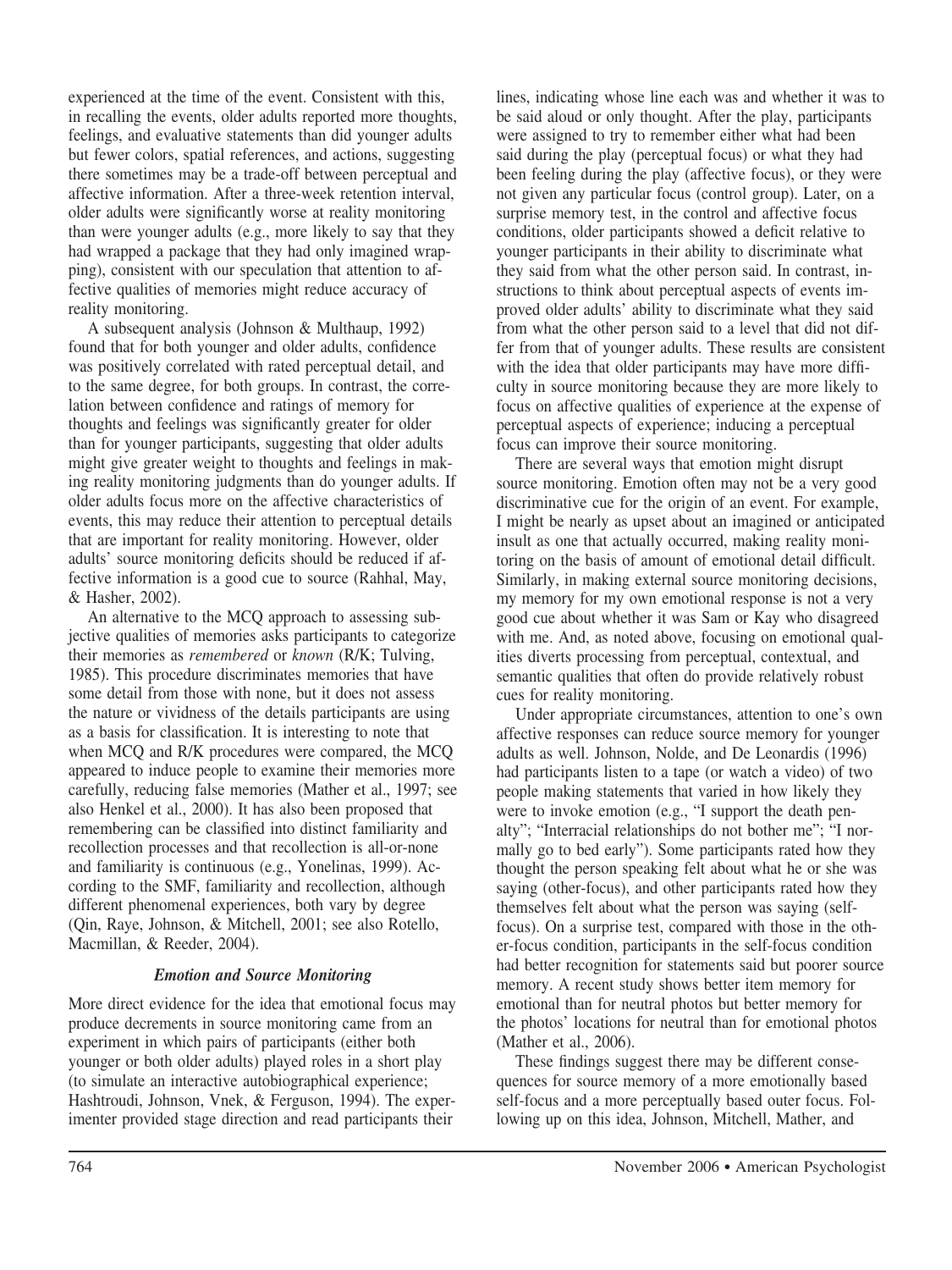Lane (1999) had participants remember several autobiographical events and rate them using an MCQ. All participants also saw a video of two speakers making statements and were tested later for their memory of who said what, and they filled out a standard questionnaire to assess anxiety. We found that autobiographical memories with low perceptual information and contextual information were associated with higher incidence of source misattributions in our laboratory task, and both lower autobiographical detail and poorer source memory were associated with higher anxiety scores. We also found poorer source memory for the locations of negative photos for participants with higher depression scores (Mather et al., 2006). Such findings suggest that reported lack of specificity in memories in certain clinical populations (e.g., Williams, 1996) might also be associated with poorer source memory. It should be emphasized that emotion will not necessarily always reduce source accuracy (e.g., see Johnson, Nolde, & De Leonardis, 1996, Experiment 3); whether it hurts or helps should depend on the specific processes engaged and the features on which they operate (Mather, in press).

Emotion is interesting not only for its effects on the encoding of other features but also because it is used as evidence in source judgments (Johnson, Bush, & Mitchell, 1998 [described below]; Sharot, Delgado, & Phelps, 2004) and can itself be a target for remembering (Qin et al., 2003). Qin et al. (2003) investigated memory for the 9/11 terrorist attacks on the United States 1 month and 10 months after the attacks. Compared with matched controls, patients with a previous history of posttraumatic stress disorder tended to inflate their memory of their original reaction to the events.

#### *Induced False Autobiographical Memories*

Researchers have created false memories for complex and emotionally significant autobiographical events. One method is to obtain reports of actual events from a relative of the participant and then question the participant about these events, embedding a false event into the procedure. After questioning and, especially, after being encouraged to think about events, adults (Hyman & Billings, 1998; Loftus & Pickrell, 1995) and children (Ceci, Huffman, Smith, & Loftus, 1994) sometimes claim to remember the false event as actually having happened to them (e.g., being lost in a shopping mall, being taken to the hospital as a child, having a finger caught in a mousetrap). Particularly large effects were obtained by Lindsay, Hagen, Read, Wade, and Garry (2004), who asked college students about a false event involving their teacher and a friend that purportedly happened in Grade 1. Half of the participants were given a school class photo for each year as the events were initially described to them, and all participants were encouraged to use guided-imagery exercises to aid recall of the false event and then returned to the lab a week later for a second session. By Session 2, the photo group showed about twice the size of the induced autobiographical memory effect as did the no-photo group (which showed a false memory rate comparable to that found in previous studies). Presumably, the perceptual details in the class photo allowed participants to imagine the teacher, the friend, and themselves more vividly; these vivid details were taken as evidence that the event really happened.

In short, investigators can induce false memories for complex autobiographical events by capitalizing on factors that, according to the SMF, would be expected to create reality monitoring failures: by encouraging imagination, by repeated questioning that provokes the generation and rehearsal of details, by encouraging people to relate what they are remembering to other events and people in their lives, and by encouraging people to believe that an event happened. Furthermore, individuals with high imagery ability seem to be more susceptible to induced false memories, presumably because they embellish more or create representations that are more like perceptions (Hyman & Pentland, 1996). In some studies, individuals who score high on tests of hypnotizability or a dissociative experiences scale are also more susceptible, perhaps because these individuals also tend to score high in imagery ability or because they are easy to coax into using lax criteria for assuming that something is a memory (Hyman & Billings, 1998). That is, they may overweight nondiagnostic features and/or ignore the doubt that is an important cue during normal source monitoring.

Investigators are bringing theoretical ideas and empirical findings about the mechanisms underlying memory distortion to the investigation of clinical populations (e.g., Mc-Nally, Clancy, Barrett, & Parker, 2005) and to the attention of therapists (e.g., Lindsay & Read, 1994; Loftus & Ketcham, 1994) and members of the legal community (e.g., Henkel & Coffman, 2004), cautioning against practices that might contribute to false memories, including false confessions.

# *Interpersonal Reality Monitoring*

Just as people are constantly engaged in source monitoring of their own memories, they are constantly involved in monitoring the source of other people's memories (even more so as, e.g., therapists, police officers, lawyers, judges and members of juries). There is some evidence that people evaluate the veridicality of other people's memories using features similar to those that they use when they evaluate their own memories. When participants rate recall protocols of other participants who have remembered real and imagined laboratory events, they are more likely to classify a memory as real if it is higher in perceptual and contextual detail, regardless of whether the report is of a perceived or imagined event (Johnson & Suengas, 1989; Schooler, Gerhard, & Loftus, 1986).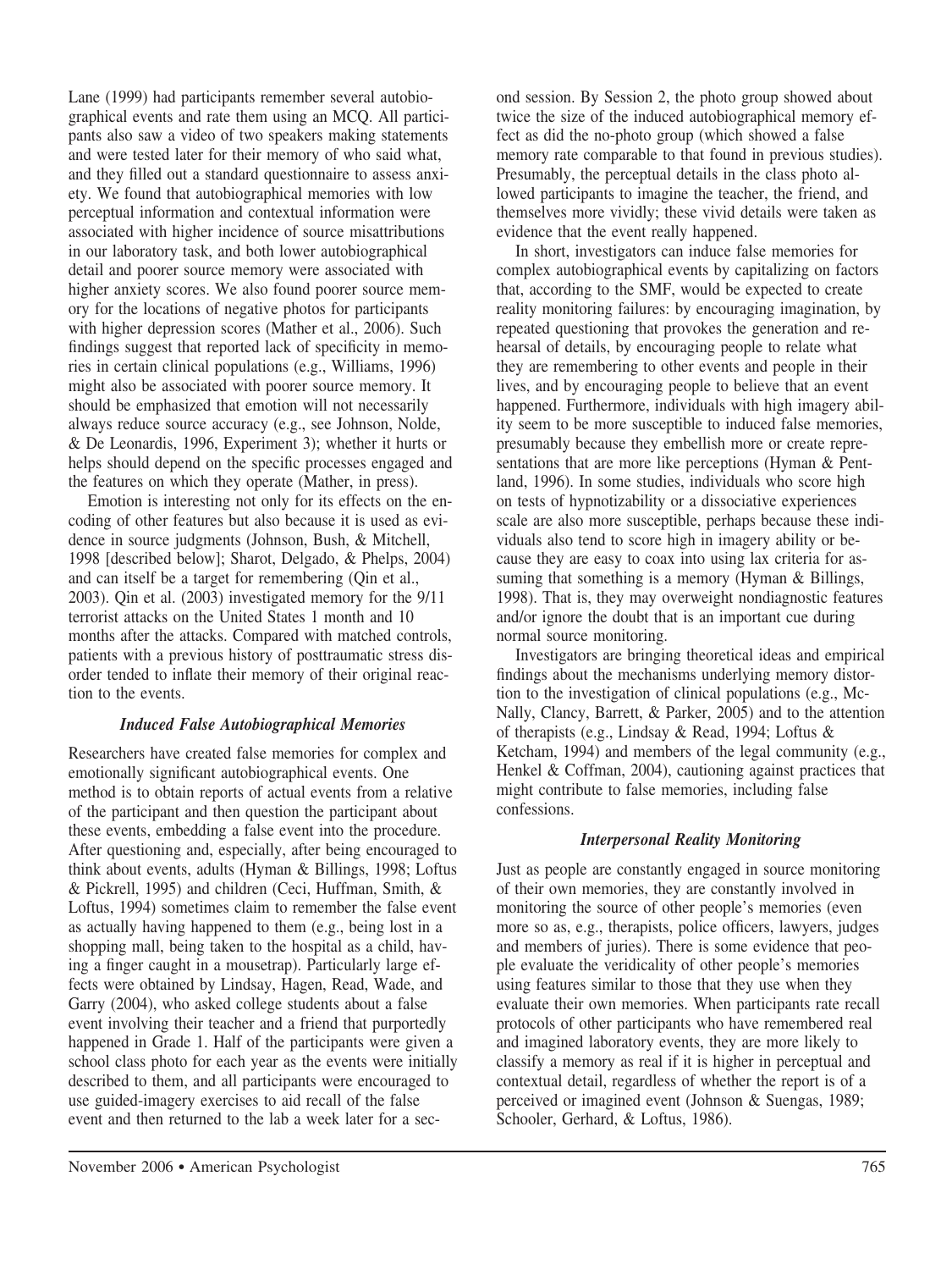To control for differences among reports besides those of interest, Johnson et al. (1998) also used simulated accounts describing relatively common experiences, such as visiting a *doctor's office* or witnessing a *car crash*. By asking different participants to judge different versions of the car crash account, we could determine the impact of adding information of various types on credibility judgments. We told participants that the reports had been obtained from a study of empathy in which people were asked to recount recent memories—either their own or a friend's always speaking in the first person, as if they had actually experienced all the events described. To assess believability, we had the participants indicate their confidence in whether the event had actually occurred to the speaker. Adding perceptual or emotional details or both to accounts increased believability ratings. This, we think, represents a typical situation in which people are predisposed to believe what they are hearing. What if one is more suspicious? We used the same materials as before, but now half of the participants were given the empathy context and half were told that the memory reports had been randomly excerpted from police interviews (which might have implied a motivation to lie—e.g., presenting a false alibi, protecting a loved one accused of a crime). In contrast to the empathy condition, in which additional detail increased believability, for the police condition, additional perceptual and emotional information decreased believability ratings. Thus, the impact of perceptual and emotional characteristics on the perceived truthfulness of an account depends on the context and the default assumptions surrounding the judgment. It is as if participants were looking in the one case for reasons to believe and in the other case for reasons not to believe. In potentially deceptive accounts, emotional or perceptual details presumably were taken as evidence that speakers were attempting to manipulate their accounts to make them seem truthful when in fact the accounts had been fabricated. The fact that prior expectations can influence how people judge the veridicality of what they hear has obvious implications in applied contexts such as therapists listening to clients, jury members listening to witnesses, or interrogators listening to suspects.

#### **Empirical Evidence—A Cognitive Neuroscience Approach**

Neuroimaging has created an opportunity to increase understanding of the neural mechanisms associated with source memory. Accurate source monitoring depends on the features of events becoming bound together into complex memories, creating differentiated representations for which one element can cue another (Johnson, 1992). The importance of medial temporal lobe (MTL) structures for establishing such event memories is clear from the profound amnesia resulting from damage to this region (Squire & Knowlton, 1999). In long-term memory studies of unimpaired individuals, hippocampal or parahippocampal activation during encoding is associated with later source (but not item) memory (Davachi, Mitchell, & Wagner, 2003), and activity in the hippocampus during remembering is correlated with the level of rated detail (Addis, Moscovitch, Crawley, & McAndrews, 2004). Furthermore, whereas younger adults showed greater activity in anterior hippocampus during a short-term feature-binding task compared with a task that did not require feature binding, older adults (who exhibited behavioral deficits in feature binding) did not (Mitchell, Johnson, Raye, & D'Esposito, 2000). Additional regions are important for encoding source information. For example, using a perceived–imagined picture paradigm similar to those described above (Durso & Johnson, 1980; Johnson et al., 1994), Gonsalves et al. (2004) showed that activity in precuneus and inferior parietal cortex was greater during encoding for imagined items that were subsequently falsely claimed to have been seen than during encoding for those that were not. Because these regions are thought to be involved in visual imagery, this finding is consistent with predictions from the SMF. Working memory processes subserved by prefrontal cortex (PFC) and other regions are likely to be involved in discovering or maintaining relations between features, giving them an opportunity to be bound by MTL, and these encoding processes can be disrupted by emotion (Mather et al., 2006).

A number of types of neuropsychological evidence implicate PFC in source memory. (a) The frontal lobes continue to mature across childhood, and reality monitoring improves in children during this same period (Foley, Johnson, & Raye, 1983; Lindsay et al., 1991). (b) There is increasing likelihood of neuropathology in frontal areas with advancing age, and older adults tend to make more reality or source monitoring errors (Chalfonte & Johnson, 1996; Henkel, Johnson, & De Leonardis, 1998; Lyle, Bloise, & Johnson, 2006; Mather & Johnson, 2000, 2003; Mitchell, Johnson, Raye, Mather, & D'Esposito, 2000). (c) Extreme failures of reality monitoring such as hallucinations and delusions are associated with psychopathologies that involve disruption in frontal systems (Burgess & Shallice, 1996; Johnson, 1988; Moscovitch, 1995). (d) Source monitoring may be disrupted with injury to the frontal cortex from accidents, strokes, or tumors (e.g., Johnson, O'Connor, & Cantor, 1997; Johnson et al., 2000; Shimamura & Squire, 1987).

Consistent with the neuropsychological evidence, an event-related potential study from my lab suggested that activity in PFC was greater for source (picture vs. word) than for old–new judgments (Johnson, Kounios, & Nolde, 1997). Furthermore, a review of early neuroimaging studies of episodic memory suggested that left and right PFC might play somewhat different roles, with right PFC involved in relatively simple memory tasks and left PFC in-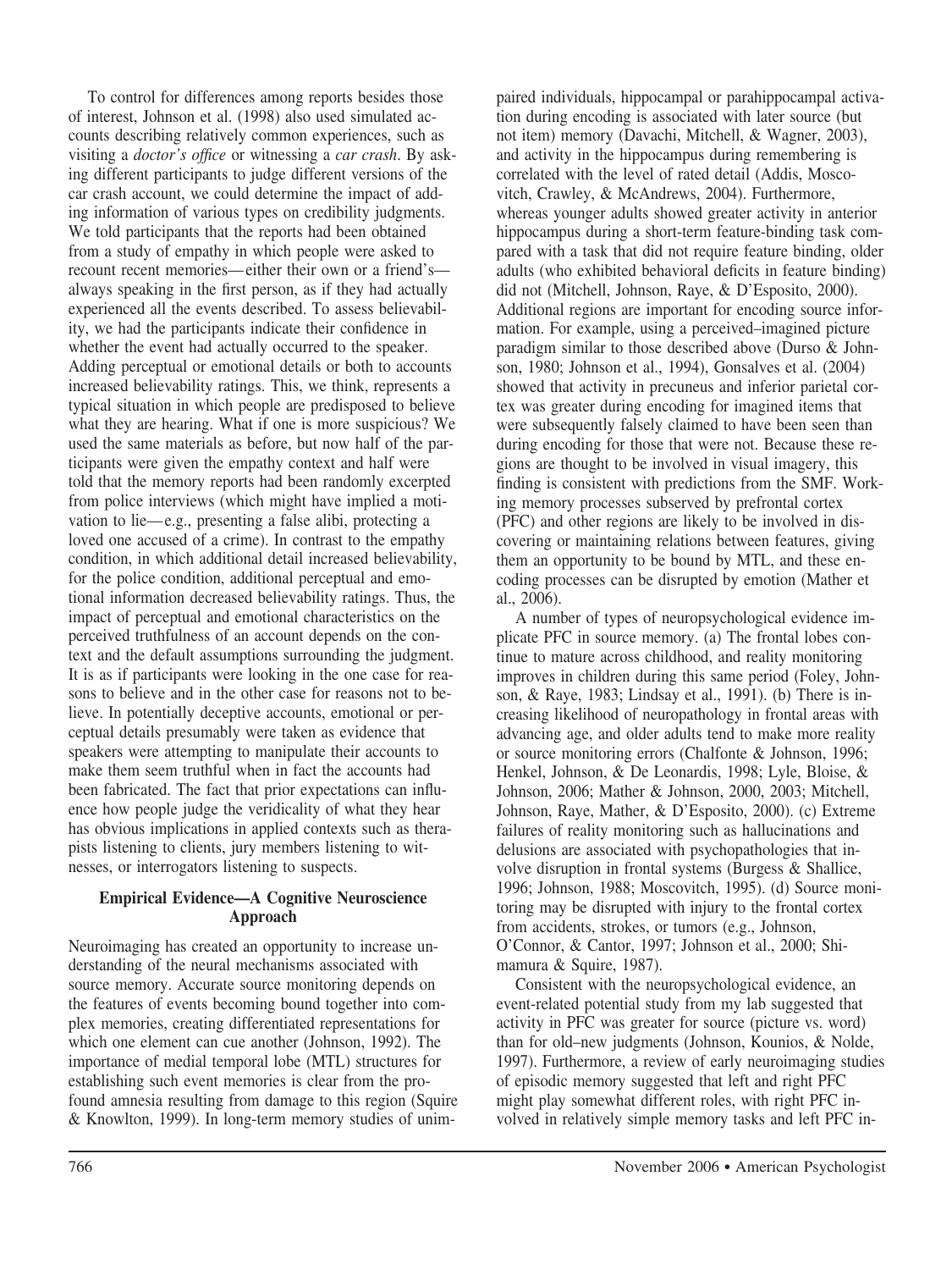volved in tasks likely to involve greater retrieval and/or evaluation demands (Nolde, Johnson, & Raye, 1998). Findings from a number of subsequent functional MRI studies are consistent with this general hypothesis. Relative to old– new recognition, my colleagues and I found greater activity in left PFC for picture–word source judgments (Nolde, Johnson, & D'Esposito, 1998; Raye, Johnson, Mitchell, Nolde, & D'Esposito, 2000) and for size source judgments (Ranganath, Johnson, & D'Esposito, 2000). This association of left PFC with long-term source memory has been reported by several other labs (e.g., Dobbins, Foley, Schacter, & Wagner, 2002). We also have found left-lateralized activity in a short-term source monitoring task (Mitchell, Johnson, Raye, & Greene, 2004) and deficits in left PFC activity during short-term source monitoring associated with aging (Mitchell, Raye, Johnson, & Greene, 2006). Thus, the deficits that older adults show on source tasks are likely a combination of binding deficits at encoding and monitoring deficits at test (Chalfonte & Johnson, 1996; Mitchell, Johnson, Raye, Mather, & D'Esposito, 2000; Mitchel et al., 2006). Furthermore, whether the hippocampal deficits that older adults show during short-term feature-binding tasks represent hippocampal dysfunction or are secondary to prefrontal deficits remains to be explored (Mitchell, Johnson, Raye, & D'Esposito, 2000).

In addition, there is evidence associating activity in right PFC with judgments based on less differentiated information such as familiarity, frequency, and recency (Dobbins, Simons, & Schacter, 2004; Mitchell et al., 2004). Furthermore, lateral PFC may be more involved in monitoring perceptual features, and more medial PFC may be involved in monitoring cognitive operations (Simons, Owen, Fletcher, & Burgess, 2005). These findings are consistent with the expectation, based on the SMF, that neural activity should depend on what participants are looking for during source monitoring (Johnson, Kounios, & Nolde, 1996; Johnson et al., 1997). The exact functions (e.g., feature weighting or cue specification, retrieval, evaluation) of specific regions of left and right PFC remain to be clarified.

There are many important issues in the cognitive neuroscience of source memory that will require more research and discussion to resolve. For example, there is controversy over whether different regions of the hippocampal complex are differentially involved in relational memory or binding versus item or feature memory. And there are conflicting views regarding the roles of right and left PFC in source memory. Nevertheless, neuroimaging clearly is providing a fruitful new way of exploring the types of features and processes involved in remembering the origins of mental experiences. Furthermore, although neuroimaging studies have tended to focus on particular areas (MTL, PFC, precuneus, etc.), multiple regions undoubtedly work together during both encoding and remembering. Clarifying

these interactions is a major challenge for investigators exploring memory.

#### **Conclusions**

Memory does not provide people with perfect reproductions of what happened. Rather, it consists of constructions and reconstructions of what happened (Bransford & Johnson, 1973), which are the mental experiences from which people make attributions about reality (Johnson & Raye, 1981, 1998). These mental experiences have useful qualities, such as familiarity; perceptual, contextual, semantic, and emotional detail; and records of prior cognitive operations. These qualities and our evaluations of them are influenced by people's knowledge, expectations, imaginations, and reflections after the fact. They are influenced by seeing photographs, by hearing other people's accounts, by goals and motives, and even by unrelated events. False memories arise from the same encoding, rehearsal, revival, and source monitoring processes that produce true memories; thus, one can never be absolutely sure of the truth of any particular memory. Of course, in many contexts, minor (and even major) distortions are of little practical consequence. There may even be some advantages to certain kinds of false memories (e.g., remembering a chosen option as better than it was; Mather, Shafir, & Johnson, 2000). However, there are other contexts in which it matters whether memory is veridical—when distorted memories result in undesirable consequences, such as unconsciously plagiarizing someone else's ideas, mistakenly believing one was a victim of childhood sexual abuse, or giving erroneous testimony about someone else's actions. Understanding the mechanisms of true and false memories can help clarify the nature of clinically significant disruptions in reality monitoring associated with psychopathologies resulting from disrupted brain function or from structural brain damage.

*Cognitive explanations* of false memories emphasize processes of encoding and subsequent activation, the nature of the information assessed, the criteria used, and the differences between heuristic and systematic processing. *Social, motivational, and personality explanations* emphasize interpersonal factors (e.g., consensus, assumptions about competence), agendas, self-focus, and feelings (e.g., anxiety) or individual differences (e.g., suggestibility). *Neuroscience explanations* emphasize the role of various brain regions, including PFC and medial temporal regions, and their interactions. These efforts are complementary; converging evidence from all of these approaches can help us understand both true and false memories and beliefs.

## Author's Note

*Preparation of this article was supported by National Institute of Aging Grants AG09253 and AG15793.*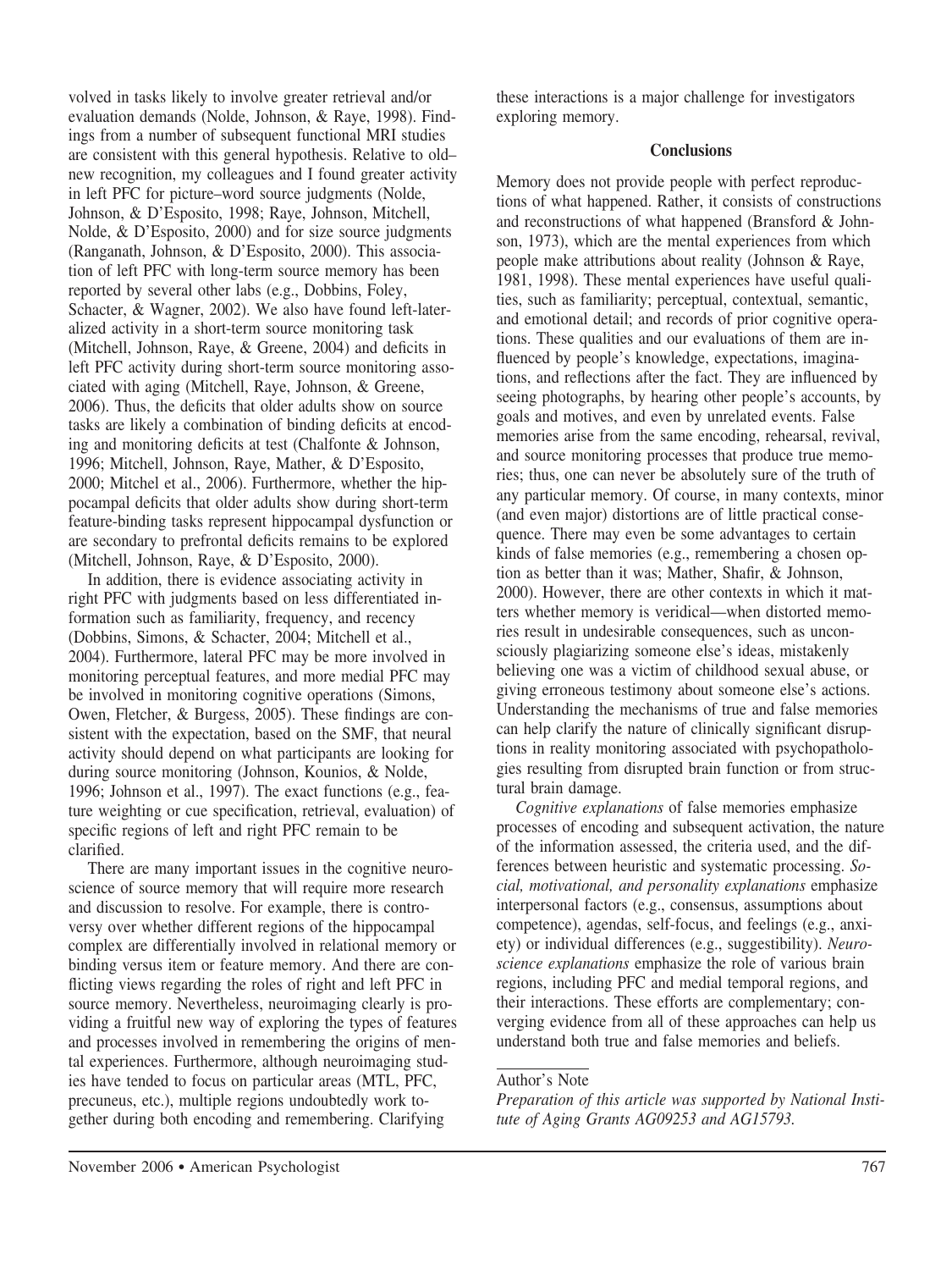*Correspondence concerning this article should be addressed to Marcia K. Johnson, Department of Psychology, Yale University, P. O. Box 208205, New Haven, CT 06520- 8205. E-mail: marcia.johnson@yale.edu*

## **References**

Addis, D. R., Moscovitch, M., Crawley, A. P., & McAndrews, M. P. (2004). Recollective qualities modulate hippocampal activation during autobiographical memory retrieval. *Hippocampus, 14,* 752–762.

Bransford, J. D., & Johnson, M. K. (1973). Considerations of some problems of comprehension. In W. Chase (Ed.), *Visual information processing* (pp. 383–438). New York: Academic Press.

Bright Tunes Music Corp v. Harrisongs Music, Ltd., F. Supp. 177, 180–81, S. D.N.Y., 1976.

Burgess, P. W., & Shallice, T. (1996). Confabulation and the control of recollection. *Memory, 4,* 359–411.

Ceci, S. J., & Bruck, M. (1993). Suggestibility of the child witness: A historical review and synthesis. *Psychological Bulletin, 113,* 403–439.

Ceci, S. J., Huffman, M. L. C., Smith, E., & Loftus, E. F. (1994). Repeatedly thinking about a non-event: Source misattributions among preschoolers. *Consciousness and Cognition, 3,* 388–407.

Chalfonte, B. L., & Johnson, M. K. (1996). Feature memory and binding in young and older adults. *Memory & Cognition, 24,* 403–416.

Davachi, L., Mitchell, J. P., & Wagner, A. D. (2003). Multiple routes to memory: Distinct medial temporal processes build item and source memories. *Proceedings of the National Academy of Sciences, 100,* 2157–2162.

Dobbins, I. G., Foley, H., Schacter, D. L., & Wagner, A. D. (2002). Executive control during episodic retrieval: Multiple prefrontal processes subserve source memory. *Neuron, 35,* 989–996.

Dobbins, I. G., Simons, J. S., & Schacter, D. L. (2004). fMRI evidence for separable and lateralized prefrontal memory monitoring processes. *Journal of Cognitive Neurosciences, 16,* 908–920.

Dodson, C. S., & Johnson, M. K. (1993). Rate of false source attributions depends on how questions are asked. *American Journal of Psychology, 106,* 541–557.

Durso, F. T., & Johnson, M. K. (1980). The effects of orienting tasks on recognition, recall, and modality confusion of pictures and words. *Journal of Verbal Learning and Verbal Behavior, 19,* 416–429.

Finke, R. A., Johnson, M. K., & Shyi, G. C.-W. (1988). Memory confusions for real and imagined completions of symmetrical visual patterns. *Memory & Cognition, 16,* 133–137.

Foley, M. A., Johnson, M. K., & Raye, C. L. (1983). Agerelated changes in confusion between memories for thoughts and memories for speech. *Child Development, 54,* 51–60.

Goff, L. M., & Roediger, H. L., III. (1998). Imagination inflation for action events: Repeated imaginings lead to illusory recollections. *Memory & Cognition, 26,* 20–33.

Gonsalves, B., Reber, P. J., Gitelman, D. R., Parrish, T. B., Mesulam, M.-M., & Paller, K. A. (2004). Neural evidence that vivid imagining can lead to false remembering. *Psychological Science, 15,* 655–660.

Gordon, R., Franklin, N., & Beck, J. (2005). Wishful thinking and source monitoring. *Memory & Cognition, 33,* 418–429.

Hashtroudi, S., Johnson, M. K., & Chrosniak, L. D. (1990). Aging and qualitative characteristics of memories for perceived and imagined complex events. *Psychology and Aging, 5,* 119–126.

Hashtroudi, S., Johnson, M. K., Vnek, N., & Ferguson, S. A. (1994). Aging and the effects of affective and factual focus on source monitoring and recall. *Psychology and Aging, 9,* 160–170.

Henkel, L. A. (2004). Erroneous memories arising from repeated attempts to remember. *Journal of Memory and Language, 50,* 26–46.

Henkel, L. A., & Coffman, K. J. (2004). Memory distortions in coerced false confessions: A source monitoring framework analysis. *Applied Cognitive Psychology, 18,* 567–588.

Henkel, L. A., Franklin, N., & Johnson, M. K. (2000). Cross-modal source monitoring confusions between perceived and imagined events. *Journal of Experimental Psychology: Learning, Memory, and Cognition, 26,* 321–335.

Henkel, L. A., Johnson, M. K., & De Leonardis, D. M. (1998). Aging and source monitoring: Cognitive processes and neuropsychological correlates. *Journal of Experimental Psychology: General, 127,* 251–268.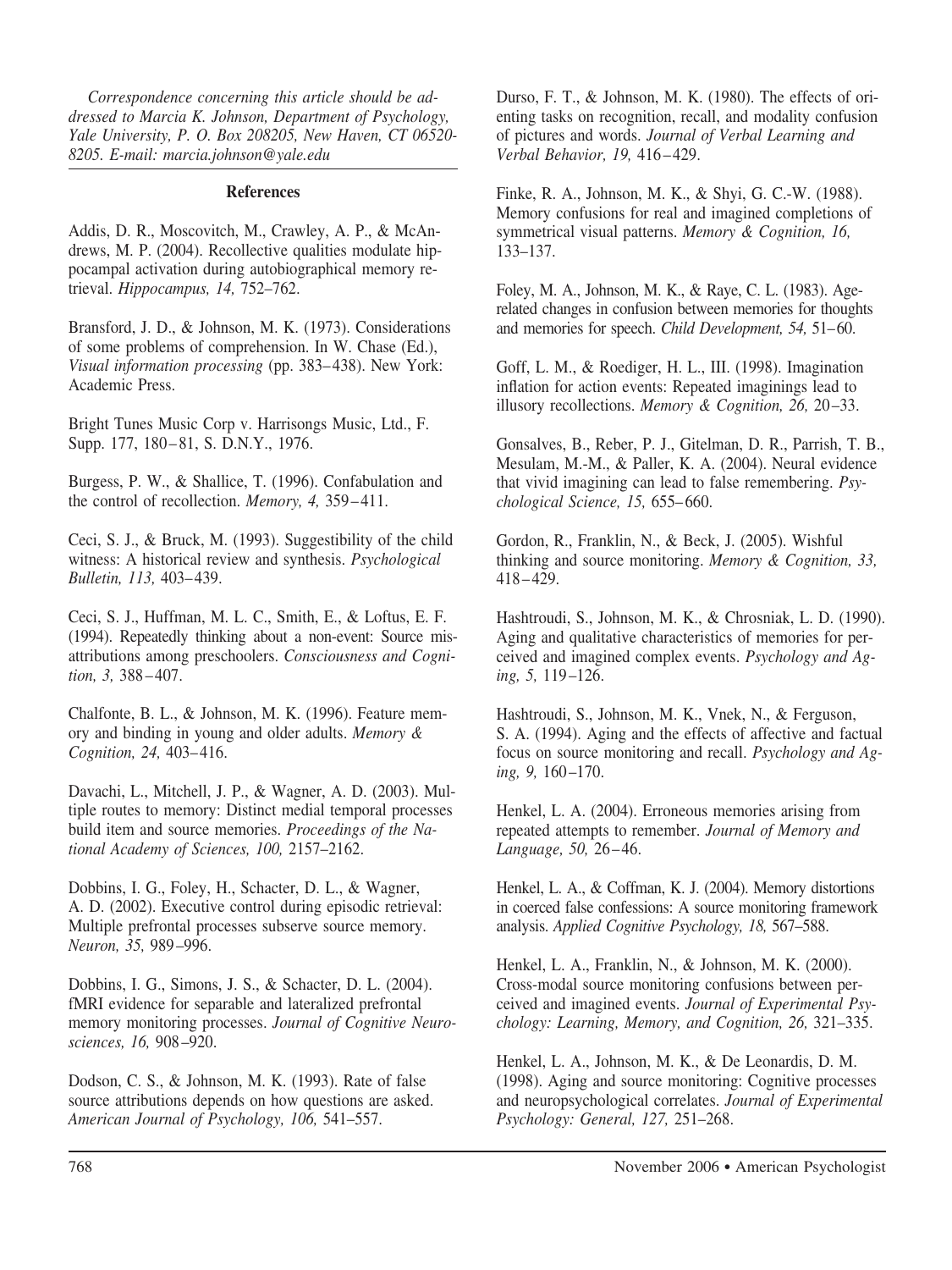Hyman, I. E., Jr., & Billings, F. J. (1998). Individual differences and the creation of false childhood memories. *Memory, 6,* 1–20.

Hyman, I. E., Jr., & Pentland, J. (1996). The role of mental imagery in the creation of false childhood memories. *Journal of Memory and Language, 35,* 101–117.

Johnson, M. K. (1977). What is being counted none the less? In I. M. Birnbaum & E. S. Parker (Eds.), *Alcohol and human memory* (pp. 43–57). Hillsdale, NJ: Erlbaum.

Johnson, M. K. (1985). The origin of memories. In P. C. Kendall (Ed.), *Advances in cognitive– behavioral research and therapy* (Vol. 4, pp. 1–27). New York: Academic Press.

Johnson, M. K. (1988). Discriminating the origin of information. In T. F. Oltmanns & B. A. Maher (Eds.), *Delusional beliefs* (pp. 34–65). New York: Wiley.

Johnson, M. K. (1991). Reality monitoring: Evidence from confabulation in organic brain disease patients. In G. P. Prigatano & D. L. Schacter (Eds.), *Awareness of deficit after brain injury: Clinical and theoretical issues* (pp. 176–197). New York: Oxford University Press.

Johnson, M. K. (1992). MEM: Mechanisms of recollection. *Journal of Cognitive Neuroscience, 4,* 268–280.

Johnson, M. K., Bush, J. G., & Mitchell, K. J. (1998). Interpersonal reality monitoring: Judging the sources of other people's memories. *Social Cognition, 16,* 199–224.

Johnson, M. K., Foley, M. A., & Leach, K. (1988). The consequences for memory of imagining in another person's voice. *Memory & Cognition, 16,* 337–342.

Johnson, M. K., Foley, M. A., Suengas, A. G., & Raye, C. L. (1988). Phenomenal characteristics of memories for perceived and imagined autobiographical events. *Journal of Experimental Psychology: General, 117,* 371–376.

Johnson, M. K., Hashtroudi, S., & Lindsay, D. S. (1993). Source monitoring. *Psychological Bulletin, 114,* 3–28.

Johnson, M. K., Hayes, S. M., D'Esposito, M., & Raye, C. L. (2000). Confabulation. In F. Boller & J. Grafman (Series Eds.) & L. S. Cermak (Vol. Ed.), *Handbook of neuropsychology: Vol. 2. Memory and its disorders* (2nd ed., pp. 383–407). Amsterdam: Elsevier Science.

Johnson, M. K., Kahan, T. L., & Raye, C. L. (1984). Dreams and reality monitoring. *Journal of Experimental Psychology: General, 113,* 329–344.

Johnson, M. K., Kounios, J., & Nolde, S. F. (1997). Electrophysiological brain activity and memory source monitoring. *NeuroReport, 8,* 1317–1320.

Johnson, M. K., Kounios, J., & Reeder, J. A. (1994). Time-course studies of reality monitoring and recognition. *Journal of Experimental Psychology: Learning, Memory, and Cognition, 20,* 1409–1419.

Johnson, M. K., Mitchell, K. J., Mather, M., & Lane, S. M. (1999). [Unpublished data].

Johnson, M. K., & Multhaup, K. S. (1992). Emotion and MEM. In S. A. Christianson (Ed.), *Handbook of emotion and memory: Current research and theory* (pp. 33–66). Hillsdale, NJ: Erlbaum.

Johnson, M. K., Nolde, S. F., & De Leonardis, D. M. (1996). Emotional focus and source monitoring. *Journal of Memory and Language, 35,* 135–156.

Johnson, M. K., Nolde, S. F., Mather, M., Kounios, J., Schacter, D. L., & Curran, T. (1997). The similarity of brain activity associated with true and false recognition memory depends on test format. *Psychological Science, 8,* 250–257.

Johnson, M. K., O'Connor, M., & Cantor, J. (1997). Confabulation, memory deficits, and frontal dysfunction. *Brain and Cognition, 34,* 189–206.

Johnson, M. K., & Raye, C. L. (1981). Reality monitoring. *Psychological Review, 88,* 67–85.

Johnson, M. K., & Raye, C. L. (1998). False memories and confabulation. *Trends in Cognitive Sciences, 2,* 137–145.

Johnson, M. K., & Raye, C. L. (2000). Cognitive and brain mechanisms of false memories and beliefs. In D. Schacter & E. Scarry (Eds.), *Memory, brain, and belief* (pp. 35–86). Cambridge, MA: Harvard University Press.

Johnson, M. K., Raye, C. L., Foley, H. J., & Foley, M. A. (1981). Cognitive operations and decision bias in reality monitoring. *American Journal of Psychology, 94,* 37–64.

Johnson, M. K., Raye, C. L., Wang, A. Y., & Taylor, T. H. (1979). Fact and fantasy: The roles of accuracy and variability in confusing imaginations with perceptual experiences. *Journal of Experimental Psychology: Human Learning and Memory, 5,* 229–240.

Johnson, M. K., & Suengas, A. G. (1989). Reality monitoring judgments of other people's memories. *Bulletin of the Psychonomic Society, 27,* 107–110.

November 2006 ● American Psychologist 769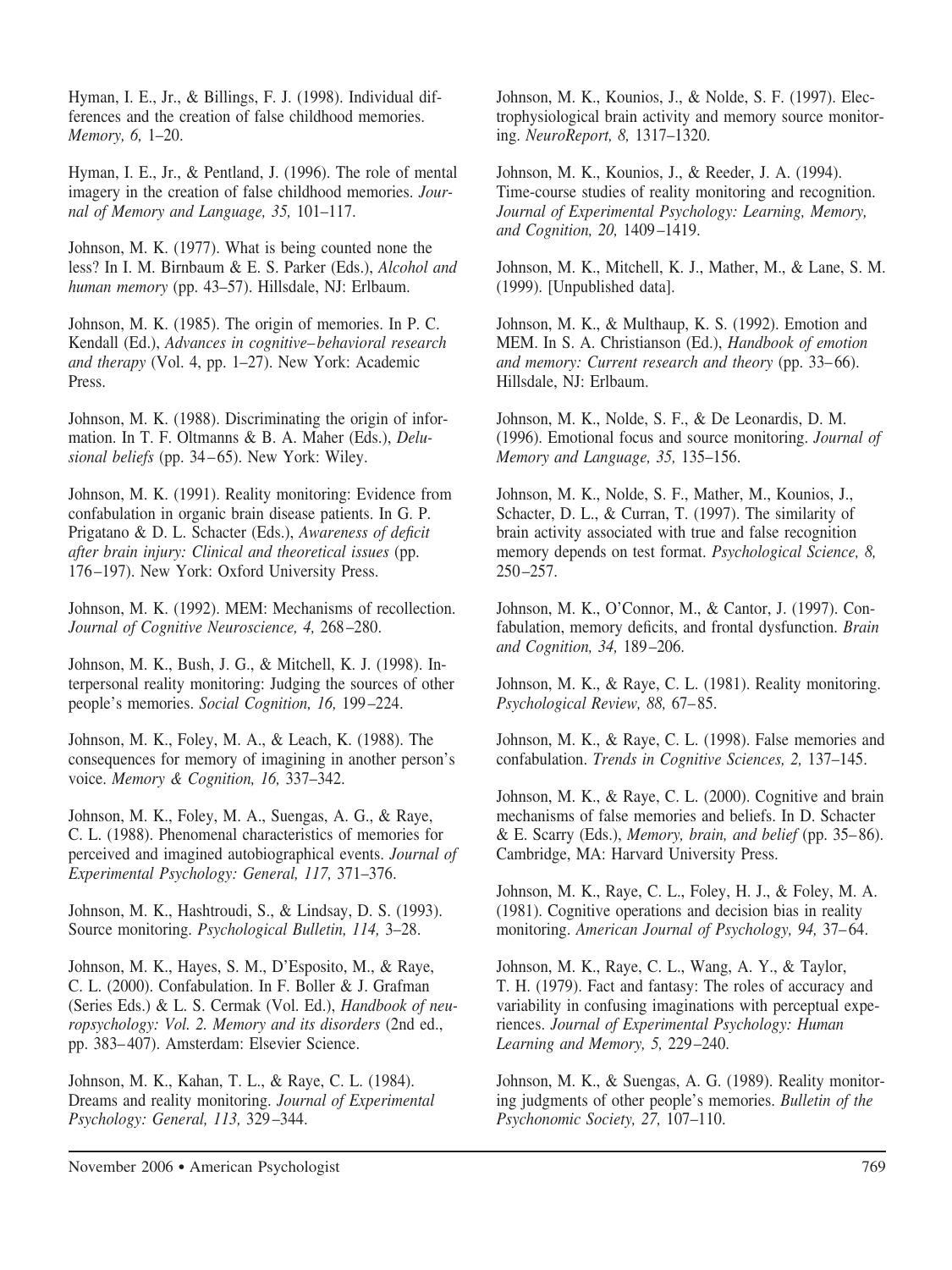Keller, H. (1905). *The story of my life*. Retrieved from http://digital.library.upenn.edu/women/keller/life/part-I.html

Kirkpatrick, D. D. (2002, January 23). Historian says publisher quickly settled copying dispute. *The New York Times*, p. A10.

Lindsay, D. S., Hagen, L., Read, J. D., Wade, K. A., & Garry, M. (2004). True photographs and false memories. *Psychological Science, 15,* 149–154.

Lindsay, D. S., & Johnson, M. K. (1989). The eyewitness suggestibility effect and memory for source. *Memory & Cognition, 17,* 349–358.

Lindsay, D. S., Johnson, M. K., & Kwon, P. (1991). Developmental changes in memory source monitoring. *Journal of Experimental Child Psychology, 52,* 297–318.

Lindsay, D. S., & Read, J. D. (1994). Psychotherapy and memories of childhood sexual abuse: A cognitive perspective. *Applied Cognitive Psychology, 8,* 281–338.

Loftus, E. F. (1979). The malleability of human memory. *American Scientist, 67,* 312–320.

Loftus, E. F., & Ketcham, K. (1994). *The myth of repressed memory: False memories and allegations of sexual abuse.* New York: St. Martin's Press.

Loftus, E. F., & Pickrell, J. E. (1995). The formation of false memories. *Psychiatric Annals, 25,* 720–725.

Lyle, K. B., Bloise, S. M., & Johnson, M. K. (2006). Agerelated binding deficits and false memories. *Psychology and Aging, 21,* 86–95.

Lyle, K. B., & Johnson, M. K. (2006). Importing perceived features into false memories. *Memory, 14,* 197–213.

Marsh, R. L., & Hicks, J. L. (1998). Test formats change source-monitoring decision processes. *Journal of Experimental Psychology: Learning, Memory, and Cognition, 24,* 1137–1151.

Mather, M. (in press). Emotional arousal and binding: An object-based framework. *Perspectives on Psychological Science.*

Mather, M., Henkel, L. A., & Johnson, M. K. (1997). Evaluating characteristics of false memories: Remember/ know judgments and Memory Characteristics Questionnaire compared. *Memory & Cognition, 25,* 826–837.

Mather, M., & Johnson, M. K. (2000). Choice-supportive source monitoring: Do our decisions seem better to us as we age? *Psychology and Aging, 15,* 596–606.

Mather, M., & Johnson, M. K. (2003). Affective review and schema reliance in memory in older and younger adults. *American Journal of Psychology, 116,* 169–189.

Mather, M., Johnson, M. K., & De Leonardis, D. M. (1999). Stereotype reliance in source monitoring: Age differences and neuropsychological test correlates. *Cognitive Neuropsychology, 16,* 437–458.

Mather, M., Mitchell, K. J., Raye, C. L., Novak, D. L., Greene, E. J., & Johnson, M. K. (2006). Emotional arousal can impair feature binding in working memory. *Journal of Cognitive Neuroscience, 18,* 614–625.

Mather, M., Shafir, E., & Johnson, M. K. (2000). Misremembrance of options past: Source monitoring and choice. *Psychological Science, 11,* 132–138.

McNally, R. J., Clancy, S. A., Barrett, H. M., & Parker, H. A. (2005). Reality monitoring in adults reporting repressed, recovered, or continuous memories of childhood sexual abuse. *Journal of Abnormal Psychology, 114,* 147–152.

Mitchell, K. J., & Johnson, M. K. (2000). Source monitoring: Attributing mental experiences. In E. Tulving & F. I. M. Craik (Eds.), *The Oxford handbook of memory* (pp. 179–195). New York: Oxford University Press.

Mitchell, K. J., Johnson, M. K., & Mather, M. (2003). Source monitoring and suggestibility to misinformation: Adult age-related differences. *Applied Cognitive Psychology, 17,* 107–119.

Mitchell, K. J., Johnson, M. K., Raye, C. L., & D'Esposito, M. (2000). fMRI evidence of age-related hippocampal dysfunction in feature binding in working memory. *Cognitive Brain Research, 10,* 197–206.

Mitchell, K. J., Johnson, M. K., Raye, C. L., & Greene, E. J. (2004). Prefrontal cortex activity associated with source monitoring in a working memory task. *Journal of Cognitive Neuroscience, 16,* 921–934.

Mitchell, K. J., Johnson, M. K., Raye, C. L., Mather, M., & D'Esposito, M. (2000). Aging and reflective processes of working memory: Binding and test load deficits. *Psychology and Aging, 15,* 527–541.

Mitchell, K. J., Raye, C. L., Johnson, M. K., & Greene, E. J. (2006). An fMRI investigation of short-term source memory in young and older adults. *NeuroImage, 30,* 627–633.